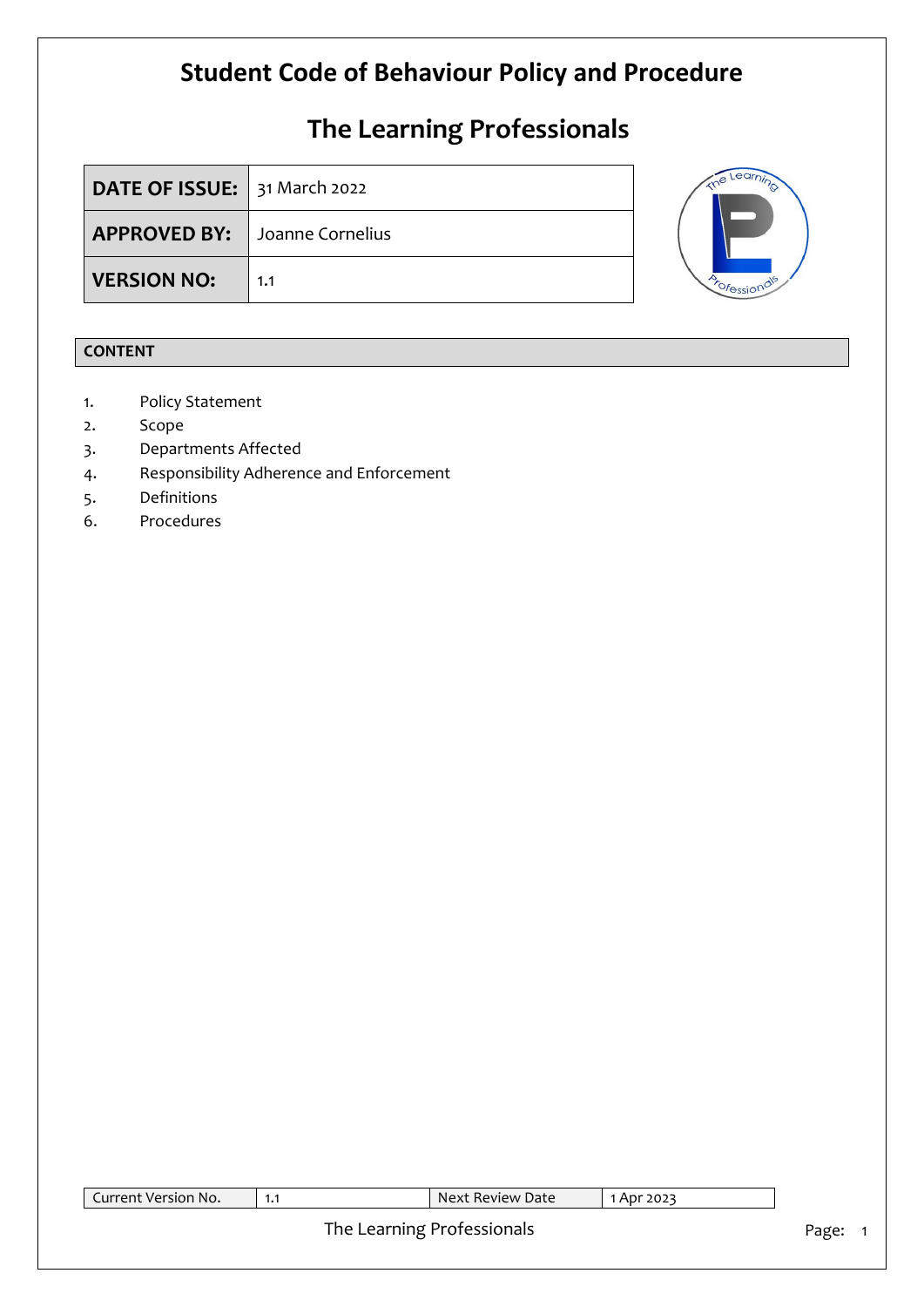#### **1. POLICY STATEMENT**

The Student Code of Behaviour policy is designed to establish the basis for the Students' Code of Conduct, describe the Code's principles and set out the foundation for the Code's procedures, including penalties. There are consequences for non-compliance with the Student Code of Behaviour including immediate suspension or cancellation in the case of severe breaches and/or behaviour that may be construed as threatening to the safety of the student, other students, or any person on The Learning Professionals premises.

| -<br>$\epsilon$ | <b>SCOPE</b> |  |
|-----------------|--------------|--|
|                 |              |  |

The Student Code of Behaviour Policy applies to all students enrolled in The Learning Professionals' courses.

#### **3. DEPARTMENTS AFFECTED**

This Policy applies to all Training Departments, Admissions, Student Support, Finance and Compliance.

#### **4. RESPONSIBILITY, ADHERENCE AND ENFORCEMENT**

The CEO is responsible for this policy ensuring staff, authorised education agents and students are aware of Student Code of Behaviour policy and procedure.

The RTO Manager is responsible for the implementation of this policy.

The whole staff are responsible for the application of this policy.

#### **5. DEFINITIONS**

| l Course             | A vocational qualification offered by The Learning Professionals        |
|----------------------|-------------------------------------------------------------------------|
| Default tuition fees | The student failed to pay the due amount of tuition fee by the due date |

#### **6. PROCEDURES**

#### **6.1 General requirements**

- 6.1.1 Students enrolled at the Learning Professionals (LP) are required to respect the following rights:
	- The right to be treated with respect by others
	- The right to be treated fairly and without discrimination regardless of religion, racial and cultural differences, sexual preference, age, disability, and socio-economic status
	- The right to be free from all forms of intimidation
	- The right to study in a safe, clean, orderly, and cooperative environment

| Current Version No. |  | $\blacksquare$ Next Review Date $\blacksquare$ | 1 Apr 2023 |  |  |
|---------------------|--|------------------------------------------------|------------|--|--|
|                     |  | Page:                                          |            |  |  |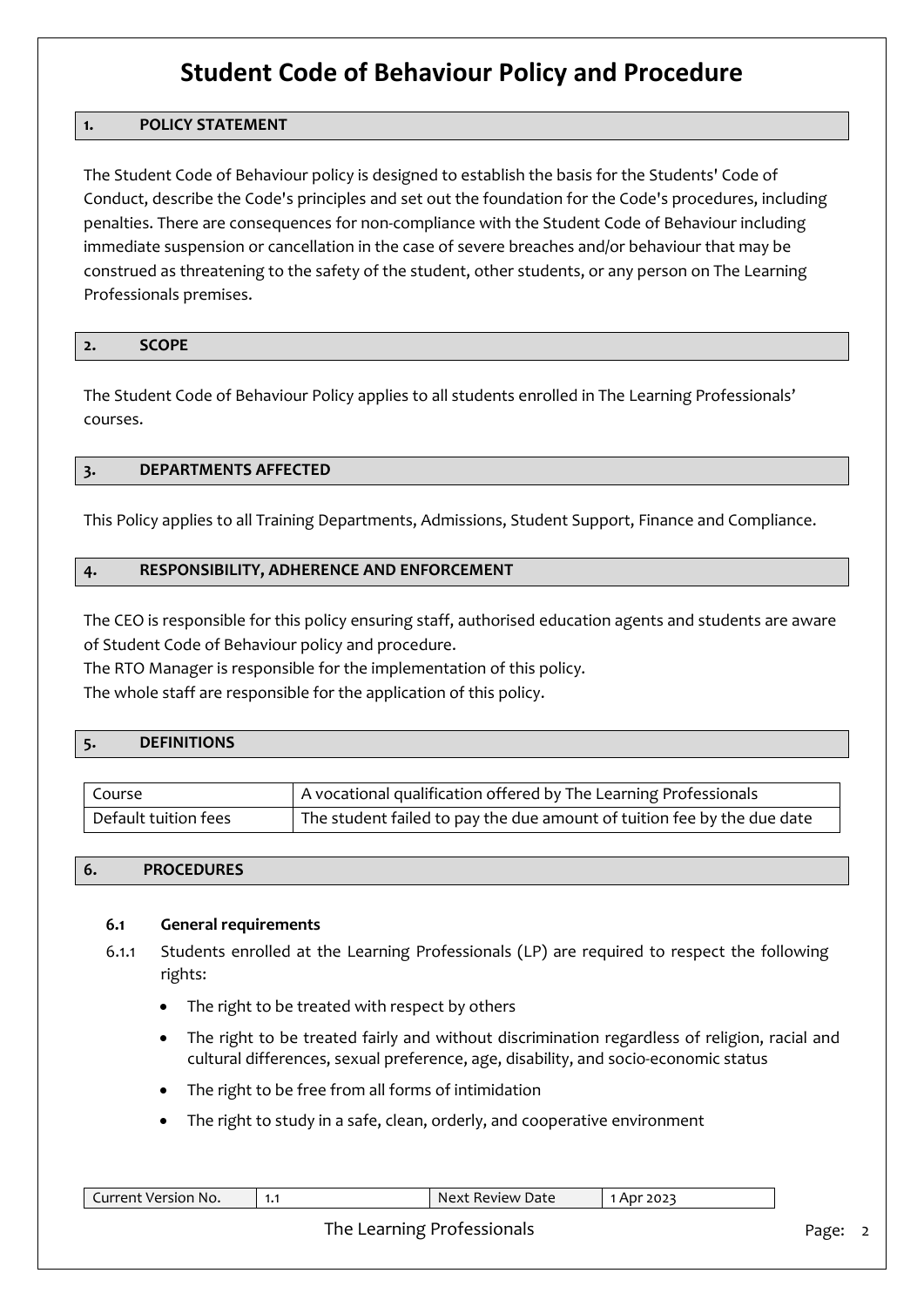- The right to have any disputes settled in a fair and rational manner in line with the Complaints and Appeals Procedure
- The right to work and learn in a supportive environment without interference from others
- The right to express and share ideas and to ask questions
- The right to be treated with politeness and courtesy at all times
- 6.1.2. The Student Code of Behaviour requires the following expectations to be adhered to:
	- The expectation that The LP's property will be protected from damage or other misuse. This includes obeying any signs that specify correct use of LP's property e.g., kitchen equipment, student printers etc.
	- The expectation that students will not engage in cheating or plagiarism
	- The expectation that students will not be under the influence of drugs and/or alcohol while on campus
	- The expectation that students will submit work when required
	- The expectation that students will be punctual for classes
	- The expectation that students will treat LP's staff, trainers, and fellow students with respect and without discrimination
	- The expectation that students will maintain consistent attendance at all required classes and assessments
	- The expectation that all fees will be paid by the due date
	- The expectation that students follow all the policies and procedures applicable to them.
- 6.1.3. The Code of Behaviour policy is available on LP's website and in the Student Handbook.
- 6.1.4. All students are required to adhere to LP's Student Code of Behaviour.
- 6.1.5. The CEO must, prior to implementation, approve any disciplinary actions arising from breaches of the Student Code of Behaviour.
- 6.1.6. Any decision by the CEO in relation to student discipline can be appealed using the Student Complaints and Appeals procedure.

#### **6.2 Disciplinary actions for breaching Code of Behaviour**

- 6.1.7. Unsatisfactory attendance
	- The minimum required level of attendance is 70% of scheduled sessions. Student's attendance will be monitored by the student support team. If students are identified being at risk of falling below 70% their course contact hour, intervention strategies will be undertaken. Refer to Attendance policy for more details.
	- If the student has not responded to the intervention strategies and not accessed the appeal process within 22 days or withdrawn from the appeal process, or no contact has been made by the student within 22 days since the intention to cancel being sent, the student's enrolment is cancelled.
- 6.1.8. Non-commencement of study
	- LP will initiate a cancellation of the offer and the eCoE when a new student fails to commence within 15 working days of the orientation date as specified on the letter of acceptance. The student will not be entitled to refunds or an extension of course as a result

| Current Version No. | 1.1 | Next Review Date           | I Apr 2023 |       |  |
|---------------------|-----|----------------------------|------------|-------|--|
|                     |     | The Learning Professionals |            | Page: |  |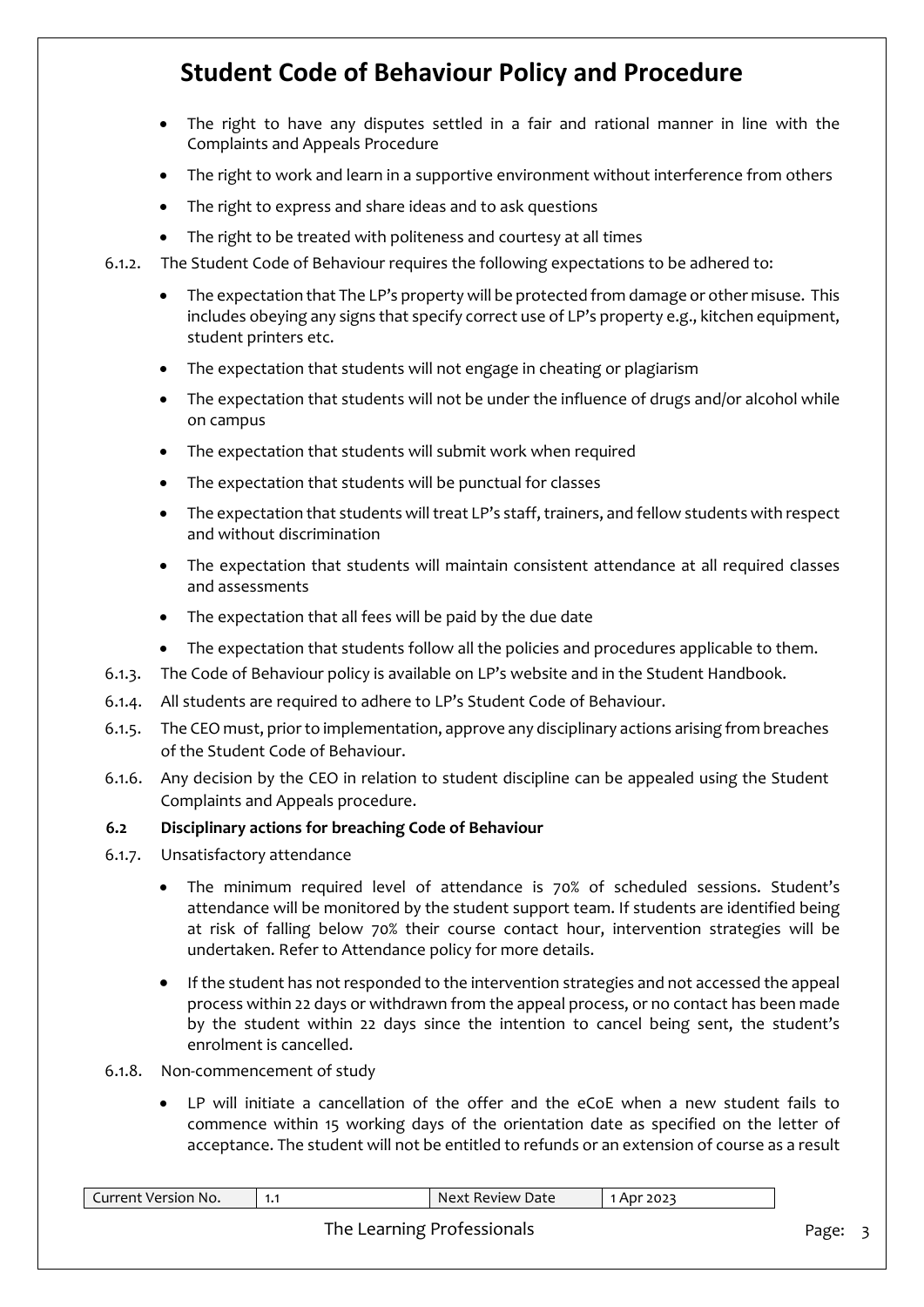of non-commencement (student default). The eCoE will be cancelled, the student and/or Education Agent will be notified prior to the cancellation. A copy of the cancelled eCoE will be sent for their reference. Appealing rights are not offered when the student has not commenced studies at LP.

• For international students, the Department of Home Affairs will be notified of the cancellation of enrolment via Provider Registration and International Student Management System (PRISMS), which may result in the cancellation of student's visa.

#### 6.2.3 Non-commencement after break

- A student fails to re-commence within 15 workings days of the deferral and the break will receive the first warning letter.
- The intention to cancel letter will be sent if the student has not re-commenced and/or not responded to the first warning letter within 5 working days. The student has 20 working days from the date the letter is sent (plus 2 working days for the postal handling) to appeal.
- If the student has not accessed the appeal process within 22 working days or withdrawn from the appeal process, or no contact has been made by the student, the student's enrolment is cancelled.
- For international students, the Department of Home Affairs will be notified of the cancellation of enrolment via Provider Registration and International Student Management System (PRISMS), which may result in the cancellation of student's visa.

6.2.4 Non-payment of fees

- If students are found to have defaulted in the payment of tuition fees, they will be sent reminder letters detailing the late payment and advising them to see the Finance Department immediately.
- If students still do not pay after the third reminder letter, a final warning letter is sent outlining The Learning Professionals intent to cancel their enrolment. This letter will inform the students of their right to access complaints and appeals process within 20 working days (plus two working days for postage and handling). The cancellation of a student's enrolment cannot take effect until the appeal process is completed.
- Student's enrolment will be cancelled if the appeal is not upheld, or the student withdraws from the appeal process.
- For international students, the Department of Home Affairs will be notified of the cancellation of enrolment via Provider Registration and International Student Management System (PRISMS), which may result in the cancellation of student's visa.

#### 6.2.5 Academic misconduct (Plagiarisms and cheating)

- Students found cheating during assessment, or who have submitted plagiarized work, will be given an opportunity to explain their case. Depending on the situation, the Academic Manager shall decide whether the student should repeat the unit and pay the repeat tuition fee or resubmit the assessment and have the breach dealt with under other provisions of the Student Code of Behaviour.
- Where applicable, an improvement plan will be developed to assist the student to complete the course.

| Current Version No.        | 1.1 | Next Review Date | 1 Apr 2023 |       |  |
|----------------------------|-----|------------------|------------|-------|--|
| The Learning Professionals |     |                  |            | Page: |  |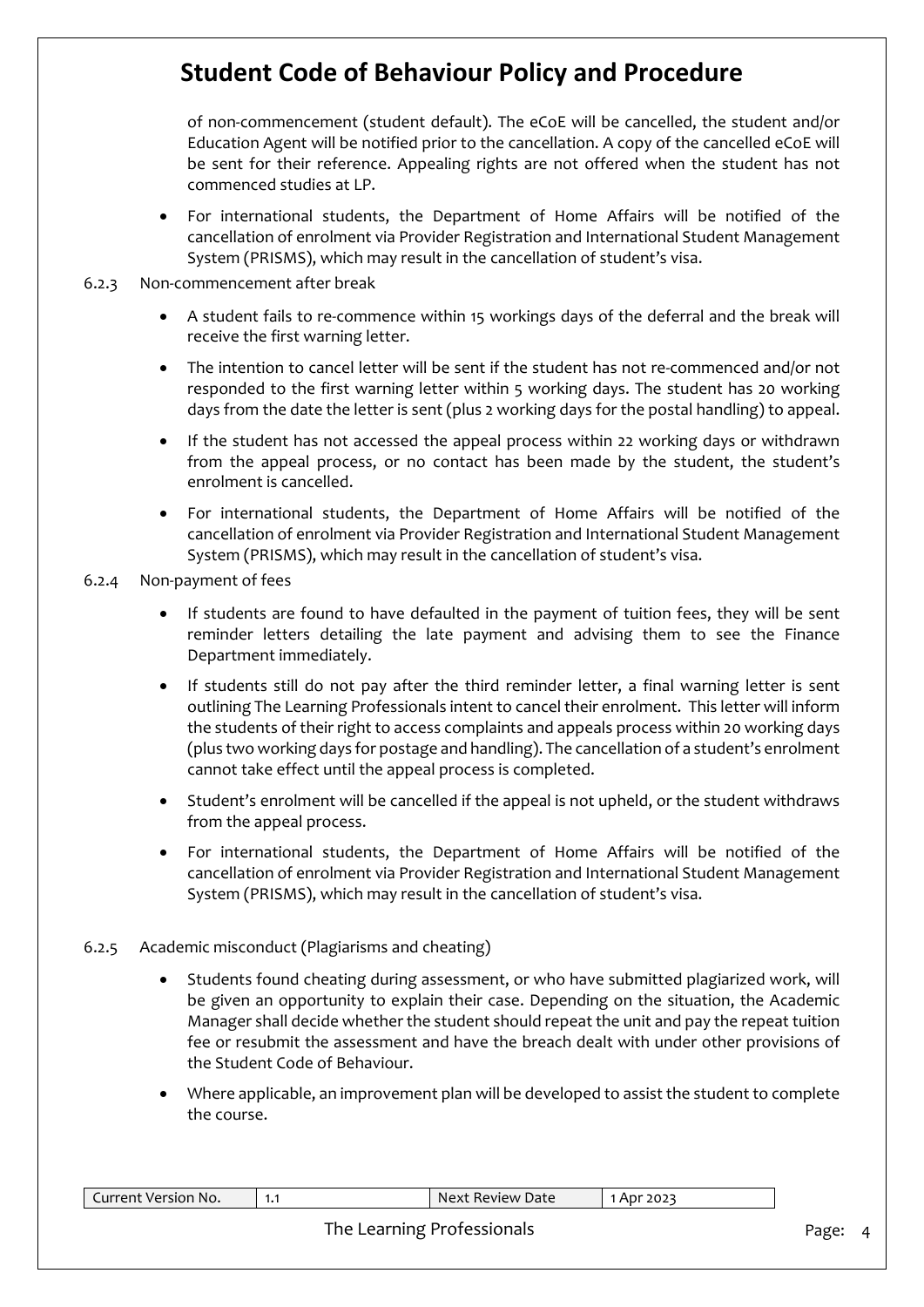- 6.2.6 Possession, distribution, or consumption of drugs and/or alcohol
	- If a student is found to be, or is suspected of possessing, distributing, consuming, or being affected by drugs and/or alcohol, LP will take appropriate action based on the severity of the student's breach of Student Code of Behaviour.
	- If the student behaves in the above-described manner, the student will be asked to leave LP's premises (where appropriate). The trainer in charge, or the Course Coordinator, must complete an incident form to record all the necessary information (e.g., date, time, people involved, nature of the incident etc.). The student will also be issued a warning letter for breaching the Student Code of Behaviour. Three warnings can lead to the cancellation of the student's enrolment. Severe breaches of the Code of Behaviour can lead to immediate cancellation of enrolment.
	- If the student displays any signs of violence likely to cause harm to others, LP's staff will call the nearest police station and report the student. First aid and other medical assistance may be provided if required and where appropriate.
	- Information about the abuse of drugs/alcohol is a private matter and only needs to be shared between students, their parents/guardians, and a supporting community agency. However, at the discretion of the CEO, and with the student's consent, the information may be provided to staff who have direct responsibility for the student.
	- LP's staff have a duty of care to pass on information to a member of management if they have knowledge about illicit drug use by students, irrespective of whether the use:
		- o is confirmed, suspected or likely to occur; and
		- o occurs on or outside LP's premises.
	- Note: Under this duty of care, LP's staff cannot promise unconditional confidentiality to students.
- 6.2.7 Other breaches to the Code of Behaviour
	- For any other breach of behaviour, a member of LP's staff will contact the student to arrange a meeting to discuss the issue or behaviour and determine how the issue may be rectified. The meeting and the outcomes will be documented in the "Code of Behaviour" letter. This letter will be issued to inform the student of the disciplinary action to be taken as discussed in the meeting.
	- Where there is a second breach of the Student Code of Behaviour, the student will be invited to attend a personal interview with the appropriate Managers to further discuss the breaches. This meeting and its outcomes will be documented, in the "Code of Behaviour" letter. This letter will be issued to inform the student of the disciplinary action to be taken as discussed in the meeting.
	- Should a third breach of the Student Code of Behaviour occur, the student will be sent a letter about the intention to cancel their enrolment. This letter will inform the student of their right to access LP's complaints and appeals process within 20 workings days (plus two working days for postage and handling).
	- Failure to attend scheduled meetings may result in LP deciding to suspend or cancel a student's enrolment.

| Current Version No. | 1.1 | Next Review Date | 1 Apr 2023 |  |  |
|---------------------|-----|------------------|------------|--|--|
|                     |     | Page:            |            |  |  |